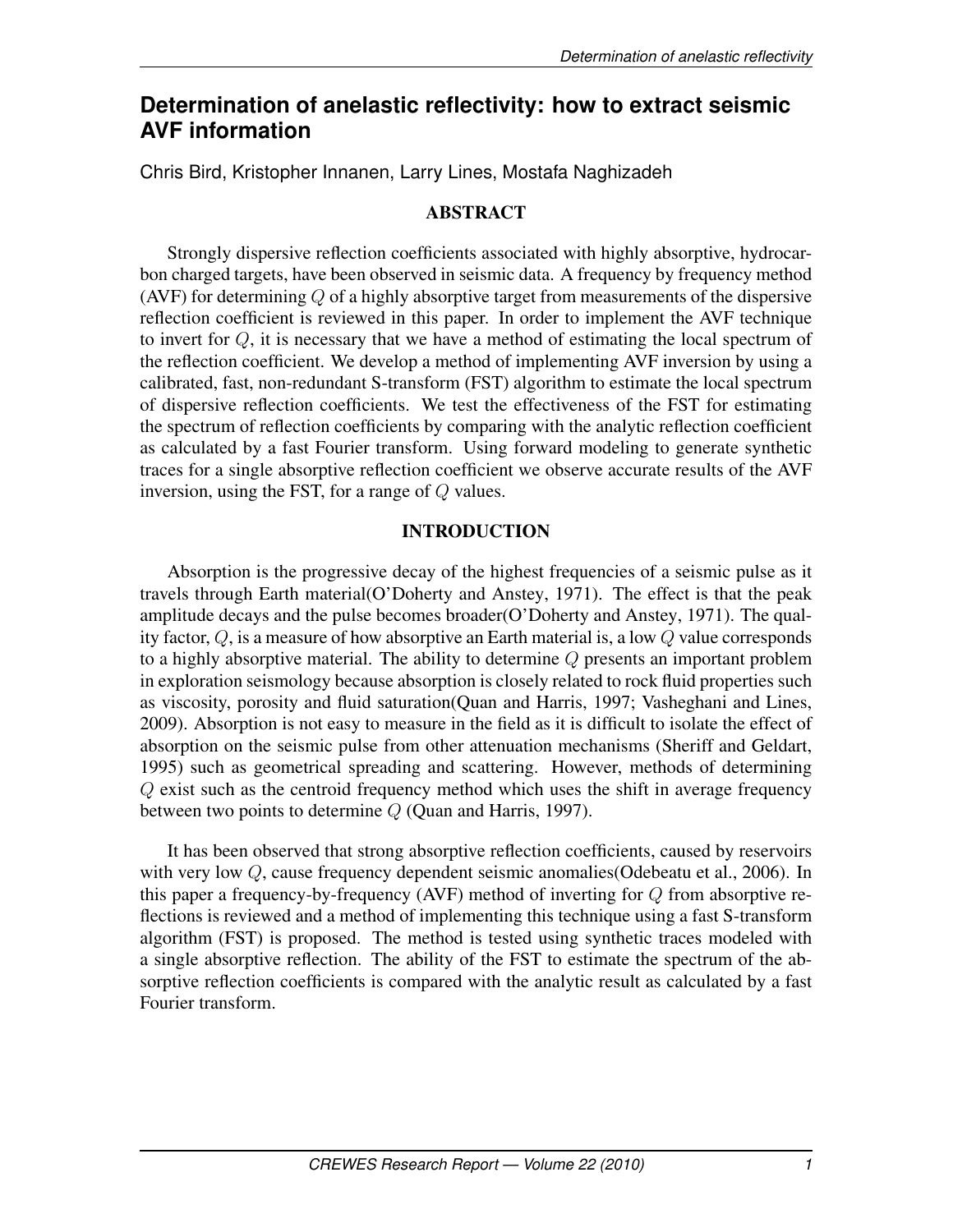### MOTIVATION

If a plane wave is incident upon a planar boundary, oriented perpendicularly to z, and separating two media then the reflection coefficient will be given by

$$
R = \frac{k_{z_i} - k_{z_{i+1}}}{k_{z_i} + k_{z_{i+1}}},\tag{1}
$$

where R is the reflection coefficient,  $k_{z_i}$  is the vertical wavenumber for the layer above the interface and  $k_{z_{i+1}}$  is the vertical wavenumber for the layer below the interface. In order to model absorptive reflection coefficients, we use an expression for wavenumber which includes a model for nearly constant  $Q$  described by Aki and Richards (2002) as

$$
k = \frac{\omega}{c} \left( 1 + \frac{i}{2Q} - \frac{\log(\omega/\omega_r)}{\pi Q} \right).
$$
 (2)

Here c is the seismic velocity,  $Q$  is quality factor,  $\omega$  is the frequency component, and  $\omega_r$  is a reference frequency. For waves at normal incidence the expression for wavenumber (k) given in (2) can be used as the vertical wavenumber  $(k_z)$  and implemented in equation (1). Hence, the equation which models anelastic absorptive reflection coefficients in one dimension, by plugging equation (2) into equation (1) is given by

$$
R(\omega) = \frac{\left(\frac{1}{c_i}\left(1 + \frac{i}{2Q_i} - \frac{\log(\omega/\omega_r)}{\pi Q_i}\right) - \frac{1}{c_{i+1}}\left(1 + \frac{i}{2Q_{i+1}} - \frac{\log(\omega/\omega_r)}{\pi Q_{i+1}}\right)\right)}{\left(\frac{1}{c_i}\left(1 + \frac{i}{2Q_i} - \frac{\log(\omega/\omega_r)}{\pi Q_i}\right) + \frac{1}{c_{i+1}}\left(1 + \frac{i}{2Q_{i+1}} - \frac{\log(\omega/\omega_r)}{\pi Q_{i+1}}\right)\right)},\tag{3}
$$

Where the reflection coefficient,  $R(\omega)$ , is now complex and a function of frequency. Equation (3) is the general form for the normal incidence reflection coefficient in anelastic media. Consider the situation where an overburden which has very high  $Q$  is overlaying a target with a small value of  $Q$ , then equation (3) becomes

$$
R(\omega) = \frac{\left(\frac{1}{c_i} - \frac{1}{c_{i+1}}(1 + \frac{i}{2Q_{i+1}} - \frac{\log(\omega/\omega_r)}{\pi Q_{i+1}})\right)}{\left(\frac{1}{c_i} + \frac{1}{c_{i+1}}(1 + \frac{i}{2Q_{i+1}} - \frac{\log(\omega/\omega_r)}{\pi Q_{i+1}})\right)},\tag{4}
$$

now if we make the following substitutions (from Innanen and Lira, 2008)  $F(\omega) = \frac{i}{2} -$ 1  $\frac{1}{\pi} log(\omega/\omega_r)$ ,  $a_C = 1 - \frac{c_i^2}{c_{i+1}^2}$  and  $a_Q = \frac{1}{Q_{i+1}}$  $\frac{1}{Q_{i+1}}$ . We can expand equation (4), and linearize (assuming small  $a_Q$ ) to obtain the following expression

$$
R(\omega) = -\frac{1}{2}a_Q F(\omega) + \frac{1}{4}a_C,
$$
\n<sup>(5)</sup>

where  $a_Q$  and  $a_C$  are the perturbation parameters in Q and acoustic seismic velocity respectively. It is also worth noting that  $F(\omega)$  is a known function. Equation (5) defines the forward problem of calculating  $R(\omega)$  given  $a_C$  and  $a_Q$ . The inverse problem, referred to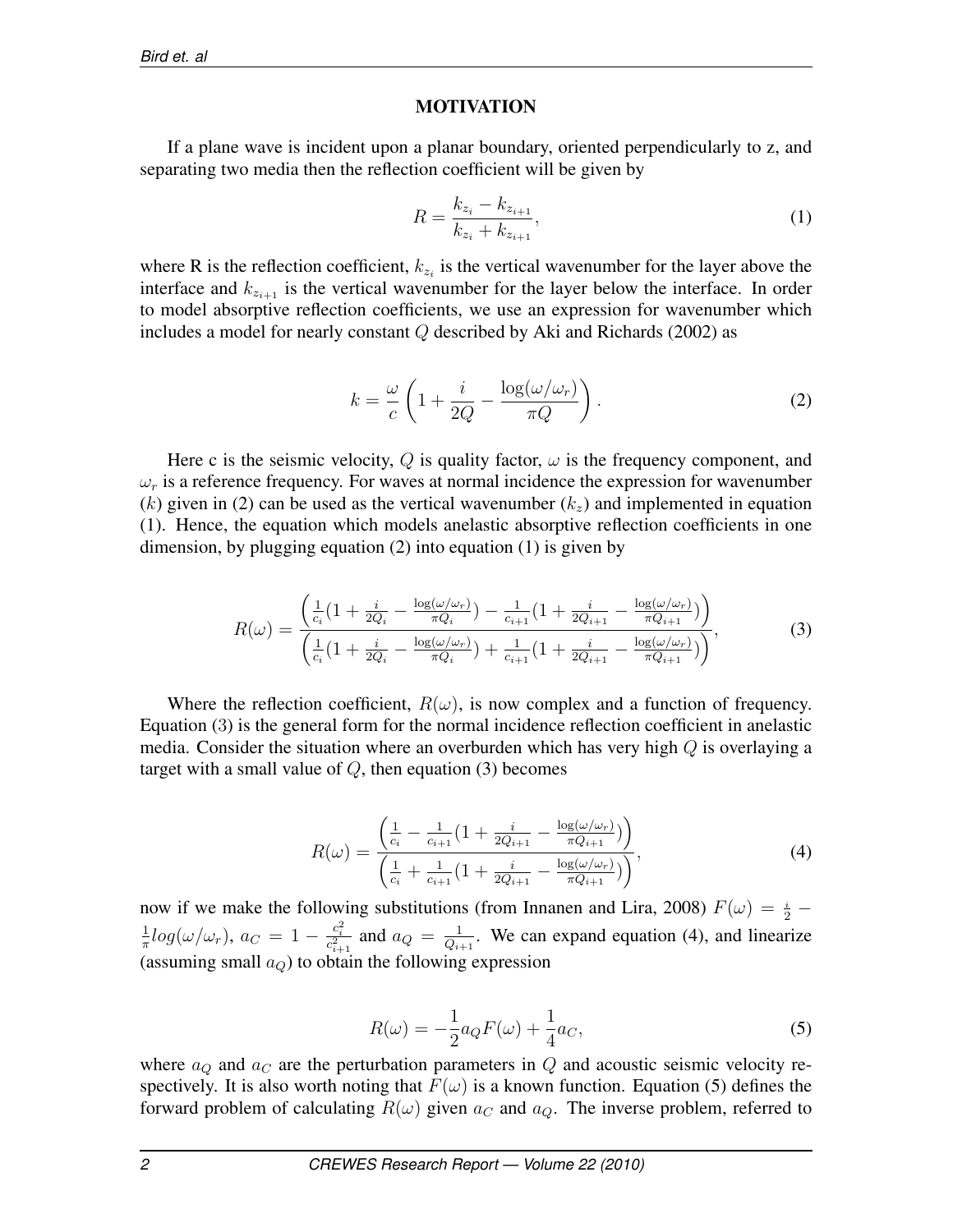as AVF, is to determine  $a_Q$  or  $a_C$  from measurements of  $R(\omega)$ . In this paper, we wish to obtain reliable measurements of  $R(\omega)$  in order to determine  $a_Q$ . Equation (5) contains two unknowns,  $a_C$  and  $a_Q$ . If we can determine  $R(\omega)$  for two different frequencies,  $\omega_1$  and  $\omega_2$ , then we can take the difference between  $R(\omega_1)$  and  $R(\omega_2)$  and obtain an expression for  $a_Q$ given by

$$
a_Q = -2\left(\frac{R(\omega_2) - R(\omega_1)}{F(\omega_2) - F(\omega_1)}\right).
$$
\n(6)

#### PROBLEM

Equation (6) provides an expression for inverting for  $a_Q$  provided we have an estimate of  $R(\omega)$  for at least two different frequencies. The problem is how to determine  $R(\omega)$  from recorded seismic data. It is necessary that we be able to estimate the local spectra of seismic events. We have a calibrated fast S-transform algorithm (FST) which our testing indicates offers high fidelity estimates of local spectra (see Bird et al., 2010).

In this paper, we define  $\tilde{R}(\omega)$  as the estimate of the spectrum of the true reflection coefficient,  $R(\omega)$ , which we obtain using the calibrated FST algorithm. We use forward modeling codes to generate synthetic traces with a single absorptive reflection and then implement the FST to estimate the local spectrum of the absorptive reflection. Finally, we invert for  $a_Q$  using a slightly modified version of equation (6). For synthetic traces with a single reflection, the true spectrum of the reflection coefficient,  $R(\omega)$  may be obtained by using a fast Fourier transform (FFT). For our synthetic traces with a single absorptive reflection, we compare the spectrum of the reflection coefficient as estimated by the FST  $(R(\omega))$ , with the true spectrum as calculated by an FFT.

#### METHOD

We start by generating a synthetic trace with a single absorptive reflection coefficient (see Figure 1). Figure 1(a) is a plot of the synthetic trace, modeled using a plane wave incident upon a planar boundary separating an acoustic medium overlaying a medium with very low Q. Figure 1(b) is a plot of the synthetic trace in the S-domain. The black line in Figure 1(c) is the local spectrum of the reflection  $(R(\omega))$  which is obtained by extracting the profile of the reflection through the S-domain. The blue line in Figure 1(c) is a plot of the true spectrum,  $R(\omega)$ , calculated directly from equation (3). Note that  $\tilde{R}(\omega)$  in Figure 1(c) is not a continuous spectrum; it has a blocky appearance due to the tiling associated with the FST algorithm (see Bird et al., 2010). Notice that the spectrum estimated by the FST is a very good approximation to the average of the true spectrum across the frequency band of each "tile".

Consider the  $\tilde{R}$  value in Figure 1(c) associated with  $f = 31Hz$  to  $f = 62Hz$ . It is an average of the true spectrum over that frequency range. We can relate the  $\tilde{R}$  values to the  $R(\omega)$  values by the equation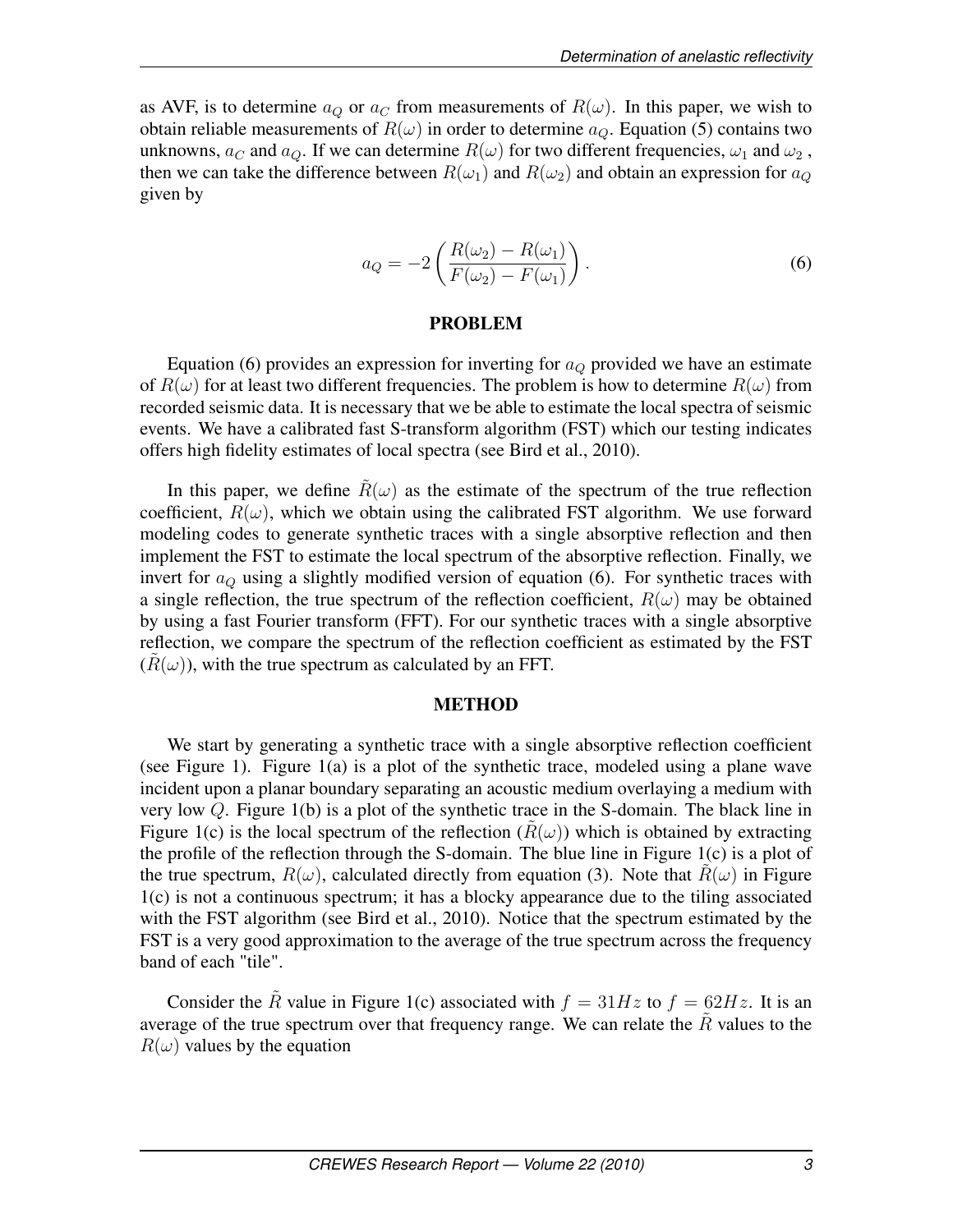

FIG. 1. How to extract a frequency-dependent reflection coefficient from a seismic trace. In (a) the single primary reflection generated by a contrast from acoustic to highly attenuative media is plotted in the time domain; in (b) the calibrated fast S-transform is carried out on the trace in (a), identifying the location of the event and estimating it's spectrum; in (c) the amplitudes picked from the S-transform(in black) is compared with the analytic reflection coefficient(in blue).

$$
\tilde{R}_{M1} = \frac{\sum_{i=M1s}^{M1e} R(\omega_i)}{(M1e - M1s)},
$$
\n(7)

where  $\tilde{R}_{M1}$  is the average of  $R(\omega)$  from frequency sample M1s to M1e. We now define  $\tilde{F}_{M1}$  as the sum of the known  $F(\omega)$  function over the same frequency samples

$$
\tilde{F}_{M1} = \sum_{i=M1s}^{M1e} F(\omega_i),\tag{8}
$$

Now consider  $\tilde{R}_{M2}$  which is the average of  $R(\omega)$  from frequency samples  $M2s$  to  $M2e$ and  $\tilde{F}_{M2}$  which is the sum of the known  $F(\omega)$  function over the same frequency samples as  $R_{M2}$ . Now, let  $M_1 = (M1e - M1s)$  and  $M_2 = (M2e - M2s)$  and define Z such that  $Z \cdot M_2 = M_1$ . Then we can rewrite equation (6) in terms of  $\tilde{R}_{M1}, \tilde{R}_{M2}, \tilde{F}_{M1}$ , and  $\tilde{F}_{M2}$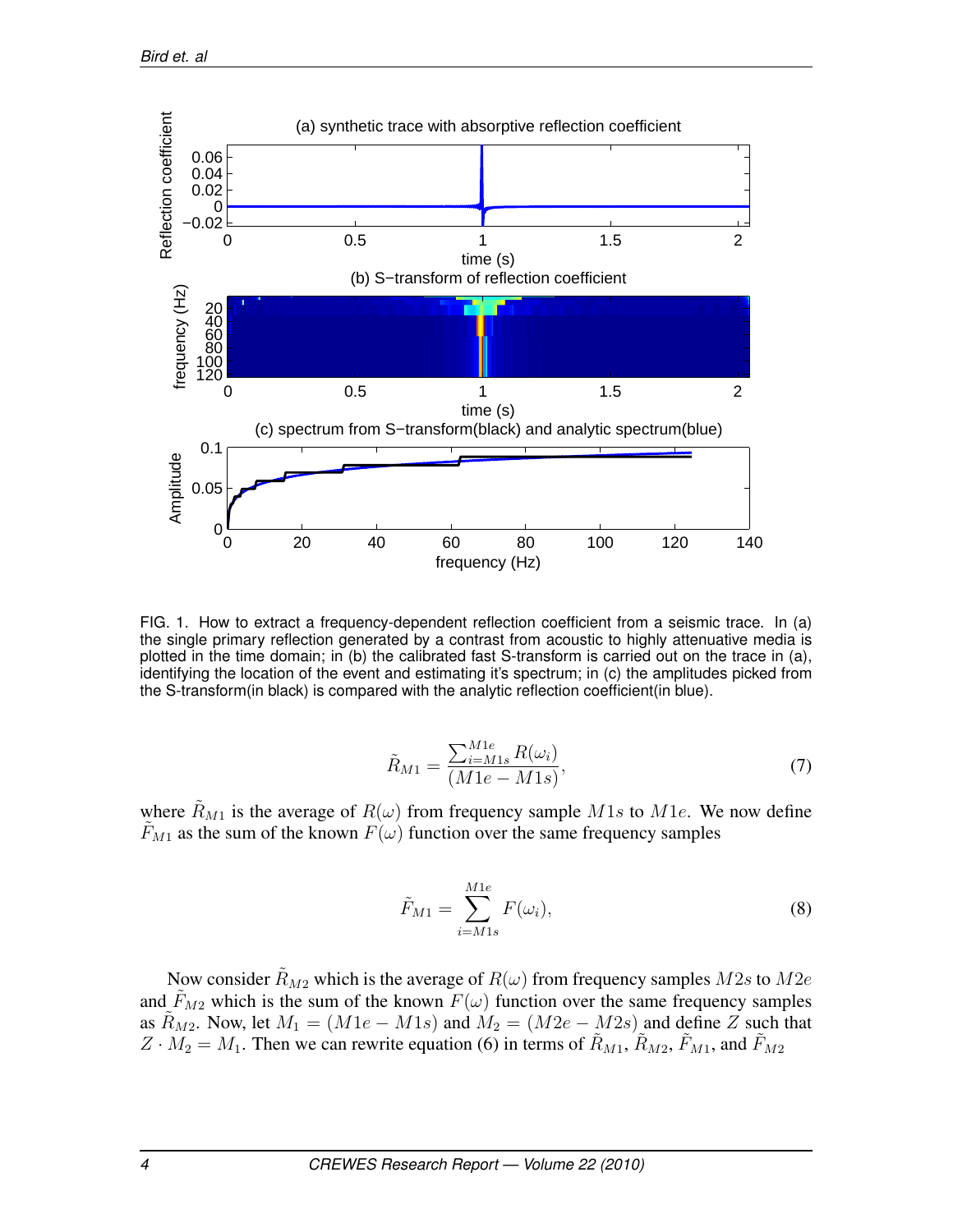$$
a_Q = -2\left(\frac{M_1\tilde{R}_{M1} - ZM_2\tilde{R}_{M2}}{\tilde{F}_{M1} - Z\tilde{F}_{M2}}\right).
$$
\n(9)

With equation (9), we may invert for  $a_Q$  after using the FST to estimate the local spectrum of absorptive reflection coefficients.

### RESULTS

We implement equation  $(9)$  to invert for  $Q$  by generating synthetic seismic traces with a single absorptive reflection, and using the FST to estimate the spectrum of the reflection. The traces are generated for a two-layer, single interface model in which  $Q$  is very high above the interface and very low below the interface. We use the FST to estimate the spectrum of the reflection and then implement equation  $(9)$  to invert for  $Q$ . A number of traces were modeled in which  $Q$  below the interface ranged from 200 to 1, the inversion was performed and compared with the actual value for accuracy. This is shown in Figure's 2 through 4, where the red line is the inverted  $Q$  value and the black line is the actual  $Q$ value used to model the reflection. From these figures, it appears that the inversion works best for Q values ranging from about 15 to 50 but works satisfactorily until Q drops below 8. This is highlighted in table 1, which shows the difference between the inverted and actual Q values.

As can be seen from Figures 2 through 4 and Table 1 the inversion works satisfactorily until Q drops below 8 and then the difference between the inverted Q value and the actual value becomes quite large. The failure of the inversion at very low  $Q$  is not due to an inability of the FST to estimate the spectrum of the reflection, rather it is because we made the assumption that  $a<sub>O</sub>$  was small in order to linearize equation (4). Thus, when  $Q$  is very low, the assumption of a small  $a_Q$  is not satisfied and the linearized expression for  $a_Q$  is no longer valid.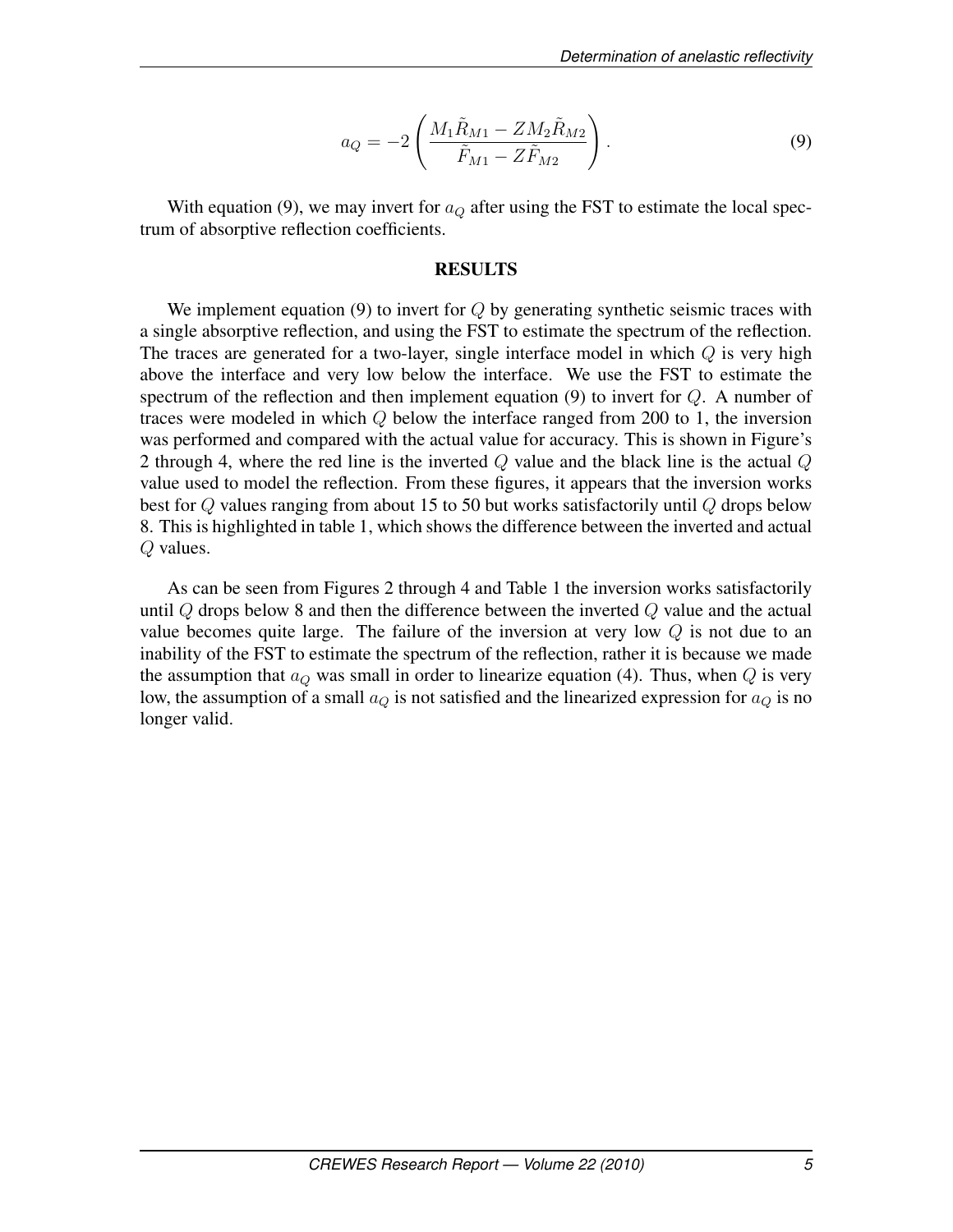

FIG. 2. Determination of Q using linear AVF inversion. The value of Q used to model the single primary reflections is plotted in black and the value of Q determined by the linear AVF inversion is plotted in red.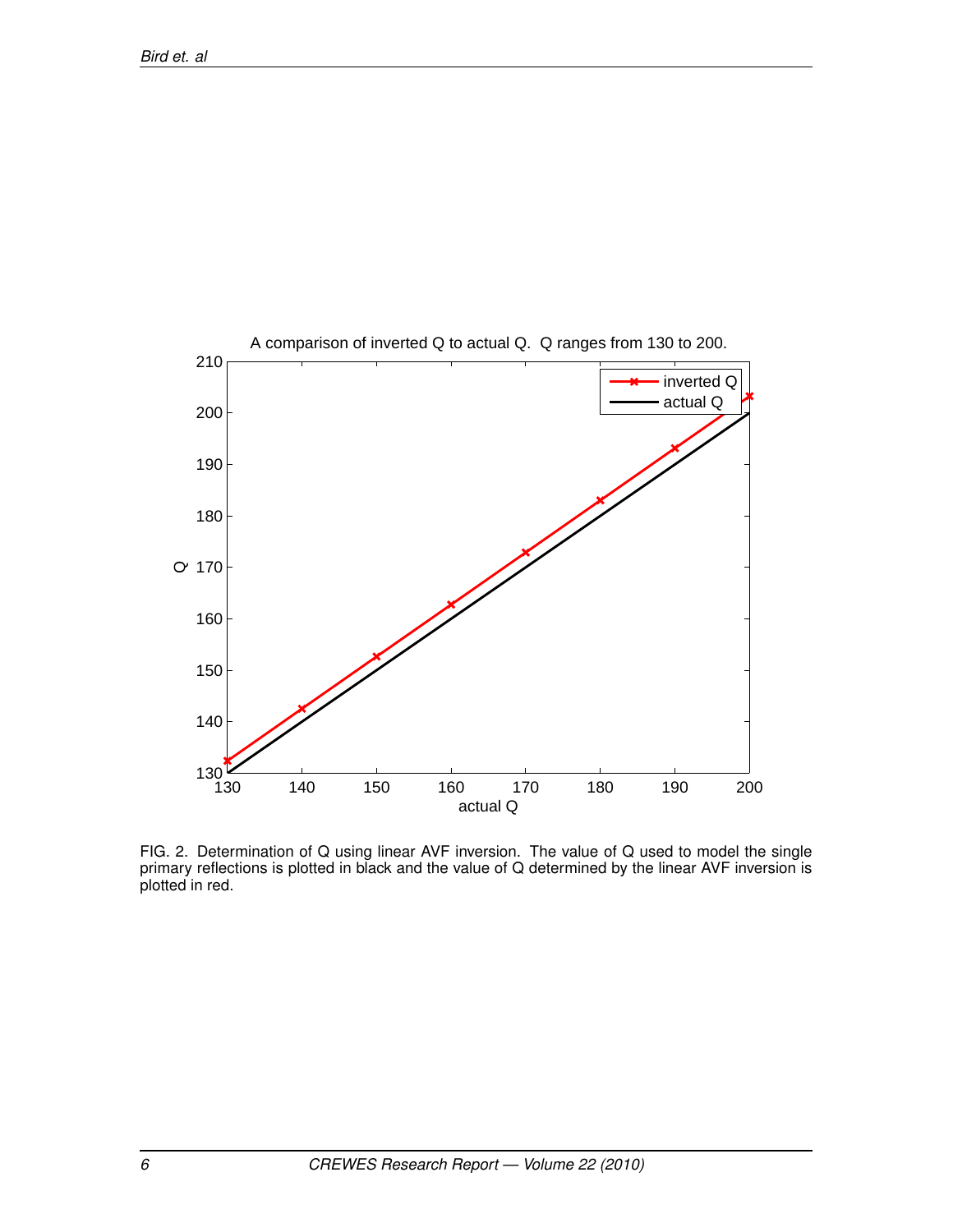

FIG. 3. Determination of Q using linear AVF inversion. The value of Q used to model the single primary reflections is plotted in black and the value of Q determined by the linear AVF inversion is plotted in red.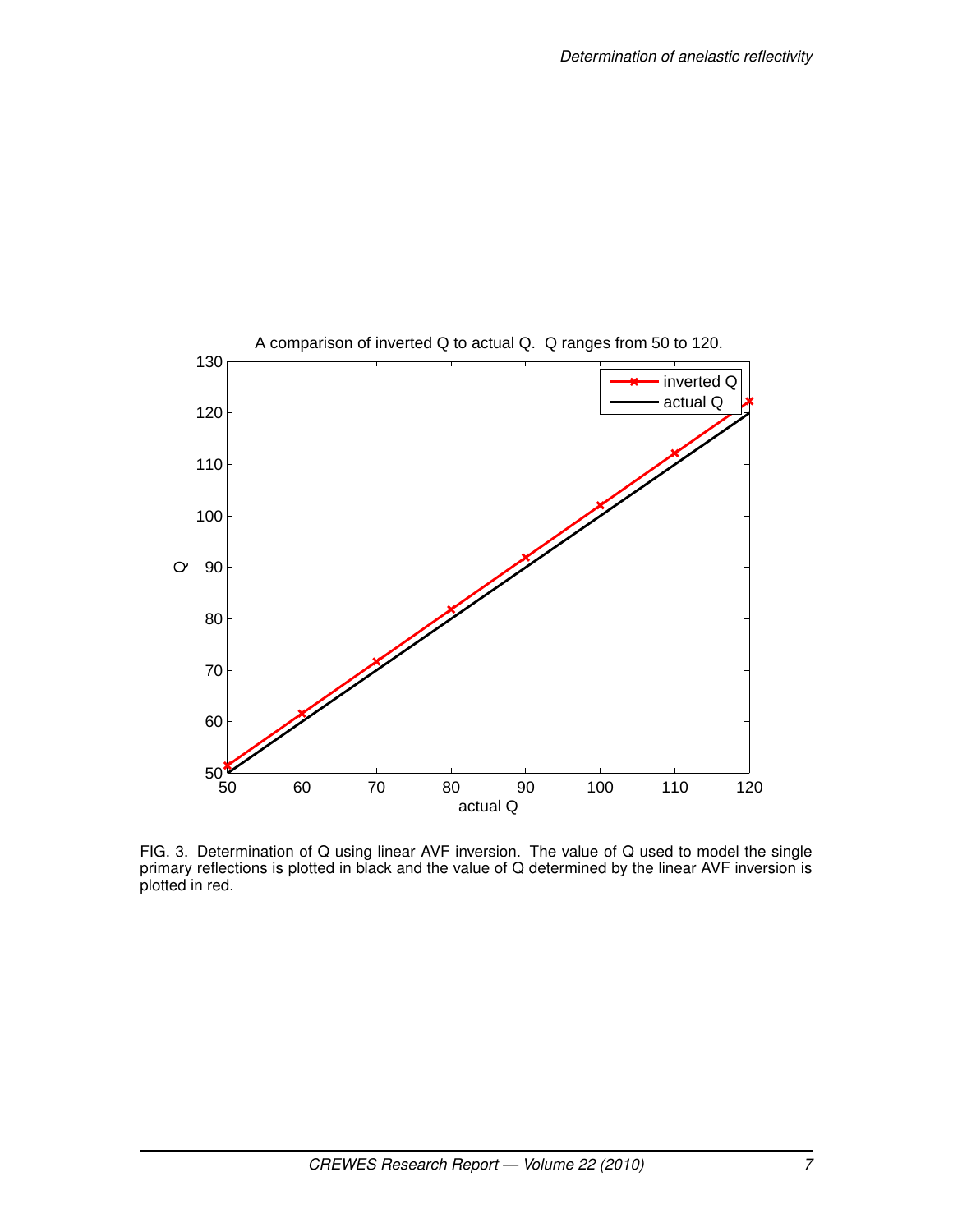

FIG. 4. Determination of Q using linear AVF inversion. The value of Q used to model the single primary reflections is plotted in black and the value of Q determined by the linear AVF inversion is plotted in red.

| Actual Q | Inverted Q | difference(absolute value) |
|----------|------------|----------------------------|
| 50       | 51.4       | 1.48                       |
| 40       | 41.3       | 1.38                       |
| 30       | 31.3       | 1.30                       |
| 20       | 21.2       | 1.29                       |
| 15       | 16.4       | 1.41                       |
| 14       | 15.4       | 1.47                       |
| 13       | 14.5       | 1.54                       |
| 12       | 13.6       | 1.65                       |
| 11       | 12.8       | 1.82                       |
| 10       | 12.0       | 2.09                       |
| 9        | 11.5       | 2.54                       |
| 8        | 11.4       | 3.4                        |
| 7        | 12.3       | 5.3                        |
| 6        | 16.8       | 10.82                      |
| 5        | 63.4       | 58.47                      |

Table 1. Comparison of inverted Q value to actual Q and the misfit